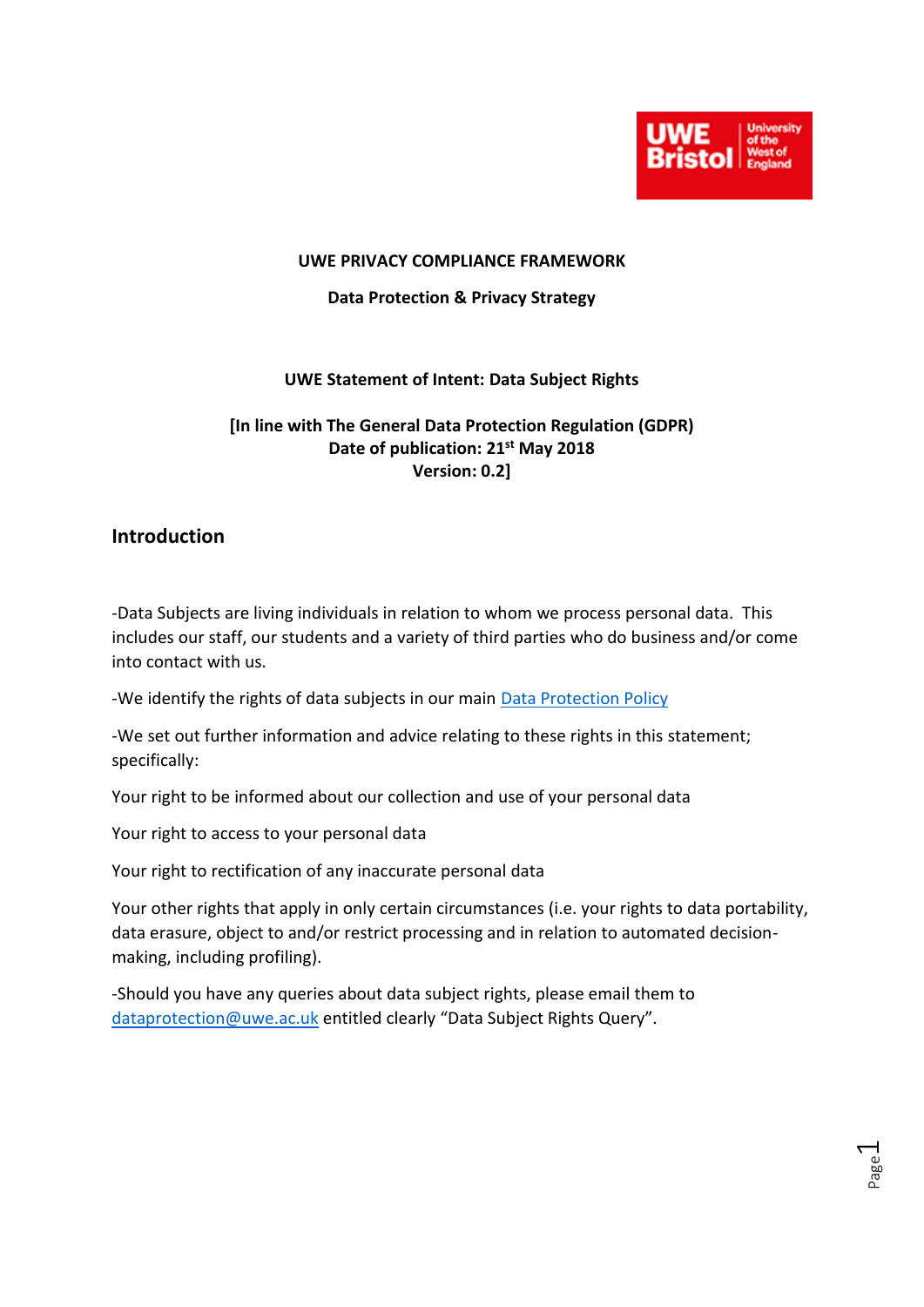## **The right to be informed**

-We provide information about the collection and use of your personal data through our Privacy Notices.

-We provide you with details of our purposes for processing your data, the length of time for which we intend to retain your data (i.e. our retention periods) and with whom we will share your data.

-We review the privacy information regularly and we will provide you with any necessary updates and/or amendments from time to time.

## -You can access our main privacy notices below:

UWE Staff Privacy Notice (Link to be available shortly)

### [UWE Student Privacy Notice](http://www2.uwe.ac.uk/services/Marketing/about-us/pdf/Policies/Student-data-Privacy-Notice.pdf)

-We use additional privacy notices where appropriate to a particular set of circumstances. If you have any queries, please email them to [dataprotection@uwe.ac.uk](mailto:dataprotection@uwe.ac.uk)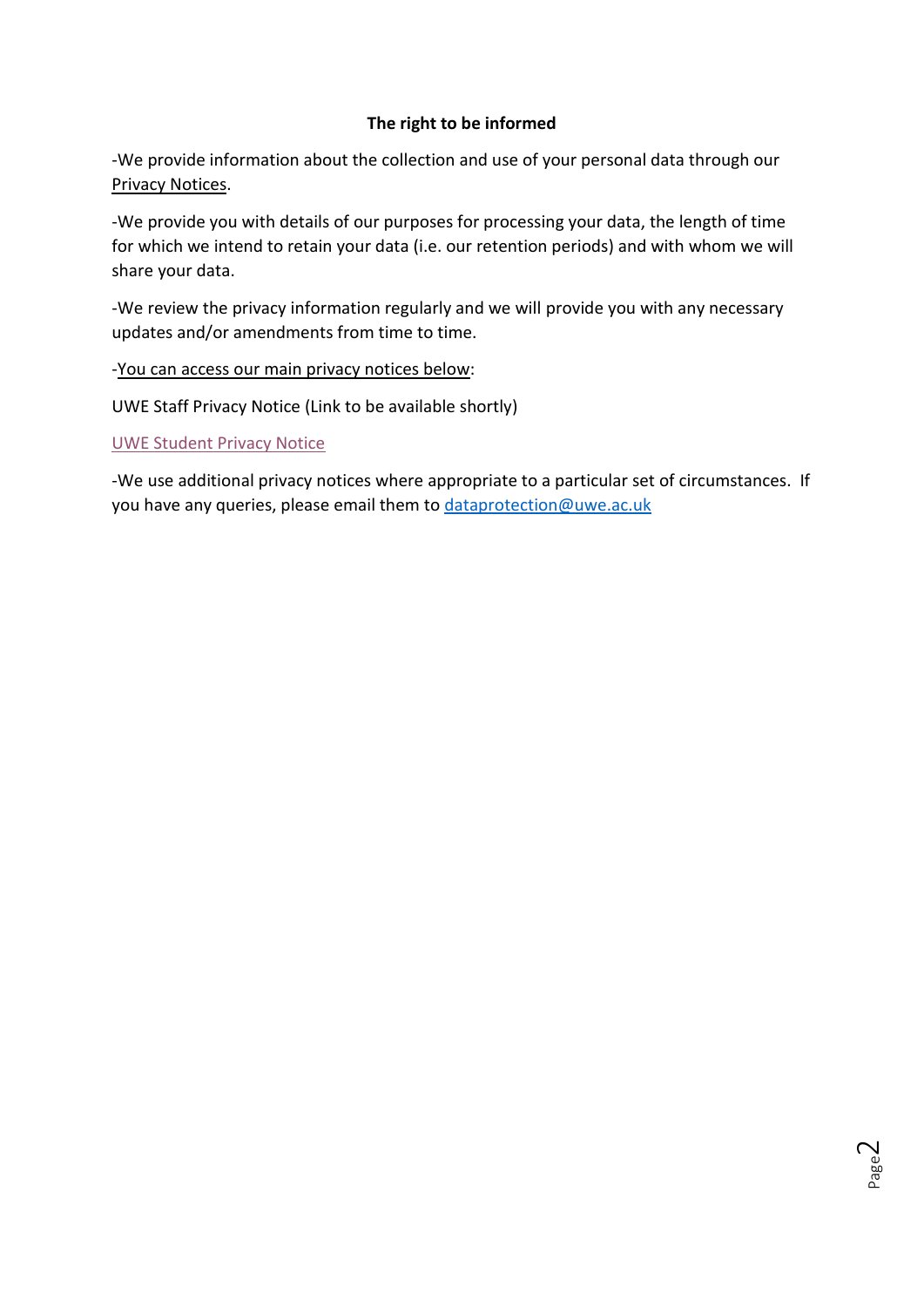### **The right to access**

-As a data subject, you have the right to access your personal data and certain supplementary information. This means that you have the right to:

Confirmation from us that we are processing your data; and

Access to that data (subject to exceptions/limitations); and

The details of information that is contained largely in our privacy notices (i.e. including details of the purposes of our processing, the categories of personal data concerned, the recipients of that data and (where possible) the proposed retention period).

-We will provide you with a copy of the information free of charge. However, we have the option to charge a reasonable fee if your request is manifestly unfounded, excessive or repetitive. We may also charge a reasonable fee for further copies of the same information.

-We will provide you with the information requested within one month of receipt of your request. However, we can extend this deadline in certain circumstances. In particular, we can extend the deadline by a further two months where the request is complex or numerous. If this is the case, we will inform you within one month of receipt of your request and explain our reasoning.

-We have the option to refuse to respond to manifestly unfounded, excessive and repetitive requests. If this is the case, we will explain our reasoning and inform you of your rights.

-To assist us to administer your request effectively and efficiently, we ask that you complete the [Data Protection Subject Access Request Form](http://www2.uwe.ac.uk/services/Marketing/about-us/pdf/DPLUAccess.pdf) and submit it via an email entitled clearly "Data Subject Access Request" to [dataprotection@uwe.ac.uk.](mailto:dataprotection@uwe.ac.uk) We will need to verify your identity before proceeding with your request. Where feasible, we will aim to provide the information in electronic format.

-The Data Protection Subject Access Request Form asks you to specify the information you require. We are a large and complex organisation with multiple systems and processes in use. The detail will help us deal promptly with your request but does not operate to limit or restrict the nature and extent of your request.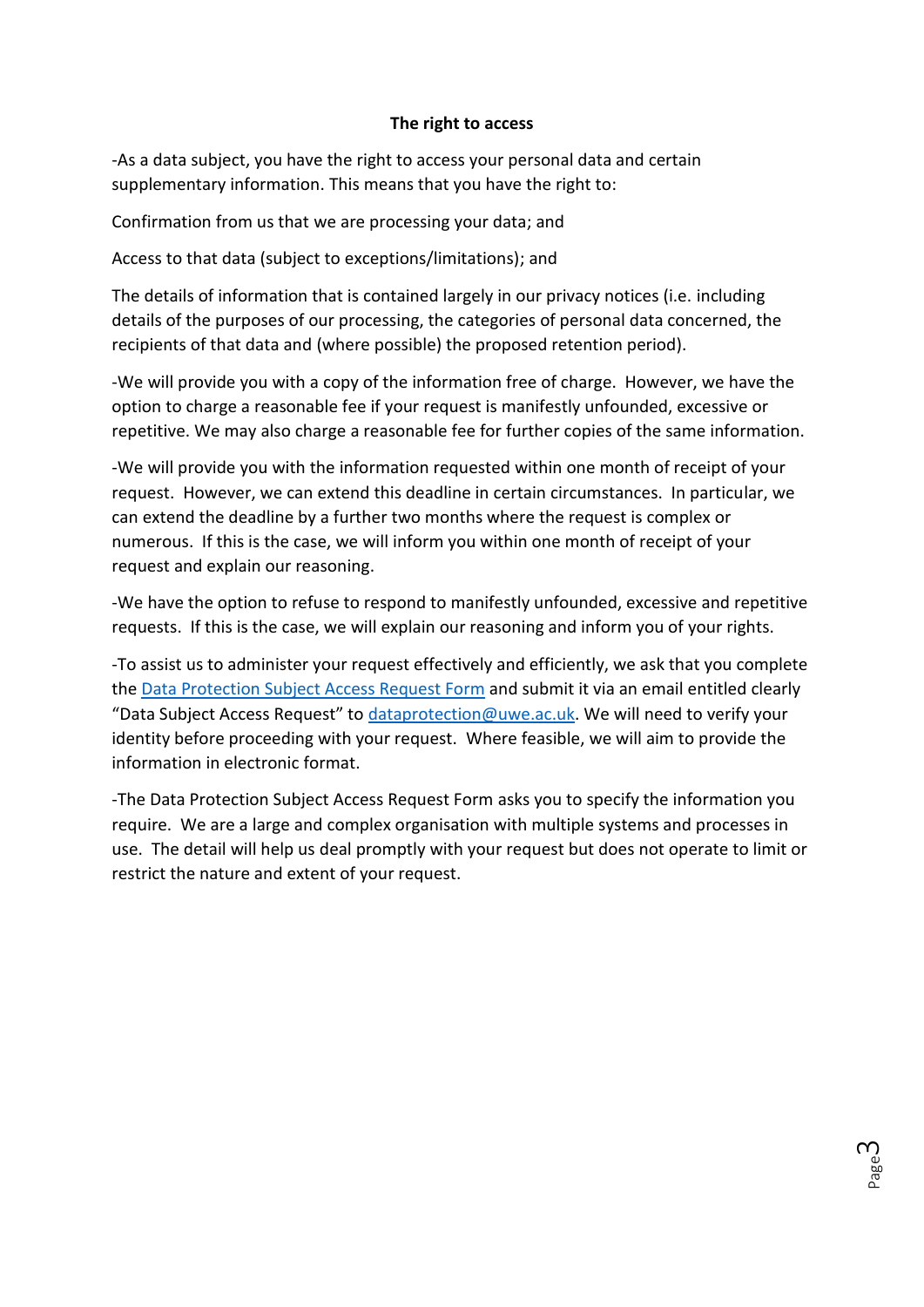## **The right to rectification**

-We must process and retain only accurate information. As a data subject, you have the right to have inaccurate personal data rectified (and, in some circumstances, incomplete personal data completed).

- You can make a request for rectification verbally or in writing (see below for further details). We will endeavour to deal with your request, free of charge, within one month of receipt. While we are considering your request, you have the additional right to request restriction of processing of your personal data (see below: the right to restrict processing). We can extend the time to respond by a further two months if your request is complex or we receive numerous requests from you. If this is the case, we will inform you within one month of receipt of your request and explain our reasoning.

-We have the option to refuse to comply with your request (or alternatively charge a reasonable fee to deal with it) if it is manifestly unfounded or excessive. If this is the case, we will explain our reasoning and inform you of your rights.

-To assist us to administer your request effectively and efficiently, we ask that you submit it via an email entitled clearly "Rectification of Personal Data Request" to [dataprotection@uwe.ac.uk.](mailto:dataprotection@uwe.ac.uk) If this is not possible then verbal requests can be made via the IT Service Desk [Tel: 0117 328 3612] who will refer you to the Data Protection team. We may need to verify your identity before proceeding with your request.

Page 4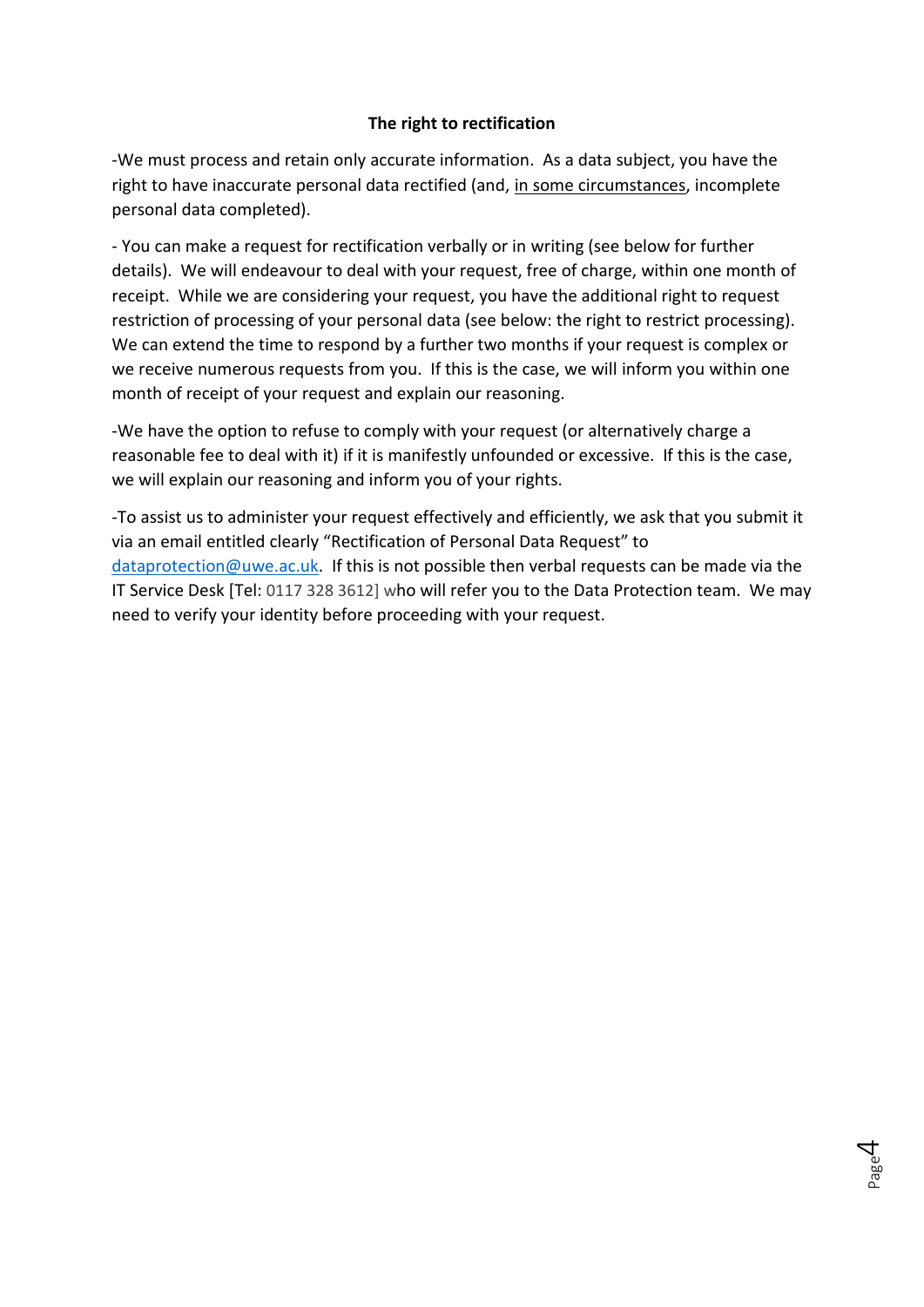## **Other Data Subject Rights**

As a data subject, you have the following rights that apply only in certain circumstances. If you are uncertain about these rights and/or require further guidance then as set out below, please submit your queries via an email entitled clearly "Other Data Subject Rights Query" to [dataprotection@uwe.ac.uk](mailto:dataprotection@uwe.ac.uk)

## **1. The right to data portability**

-This allows you to obtain and reuse your personal data for your own purposes across different services. Where it applies, it allows you to move, copy or transfer your personal data from one IT environment to another in a safe and secure way.

-It applies only to the personal data that you have provided to us and where our processing is based on your consent or on the performance of a contract to which you are a party and where our processing is carried out by automated means (i.e. it excludes paper files). Your exercise of this right must not adversely affect the rights that third parties have to protection of their own personal data. Generally, you should seek further guidance as to the applicability or otherwise of this right to your particular circumstances (see below).

-Where it applies, we will provide the personal data to you in a structured, commonly used and machine-readable format.

-The right does not oblige us to retain your personal data for longer than is necessary or beyond any specified retention period.

-The right is without prejudice to your other rights. In particular, it does not automatically trigger erasure (see below) of your data from our systems and it does not affect our original retention period. You can exercise your rights as long as we are still processing your data.

-The information you are entitled to obtain and reuse under this right is more restricted than the information you could obtain under the right to access. Again, please seek further guidance in relation to your particular circumstances (see below).

-Generally (but subject to limited exceptions), we will respond to your request for portability within one month and free of charge.

-To make a request and/or enquire further about this particular right, please submit it via email entitled clearly "Data Portability Request or Query" to [dataprotection@uwe.ac.uk](mailto:dataprotection@uwe.ac.uk)

## **2. The right to erasure**

-In certain limited circumstances, you are entitled to have your personal data erased. This right to erasure is sometimes known as "the right to be forgotten".

-There are a variety of limited circumstances when the right applies. Generally, you should always seek further guidance as to the applicability or otherwise of this right to your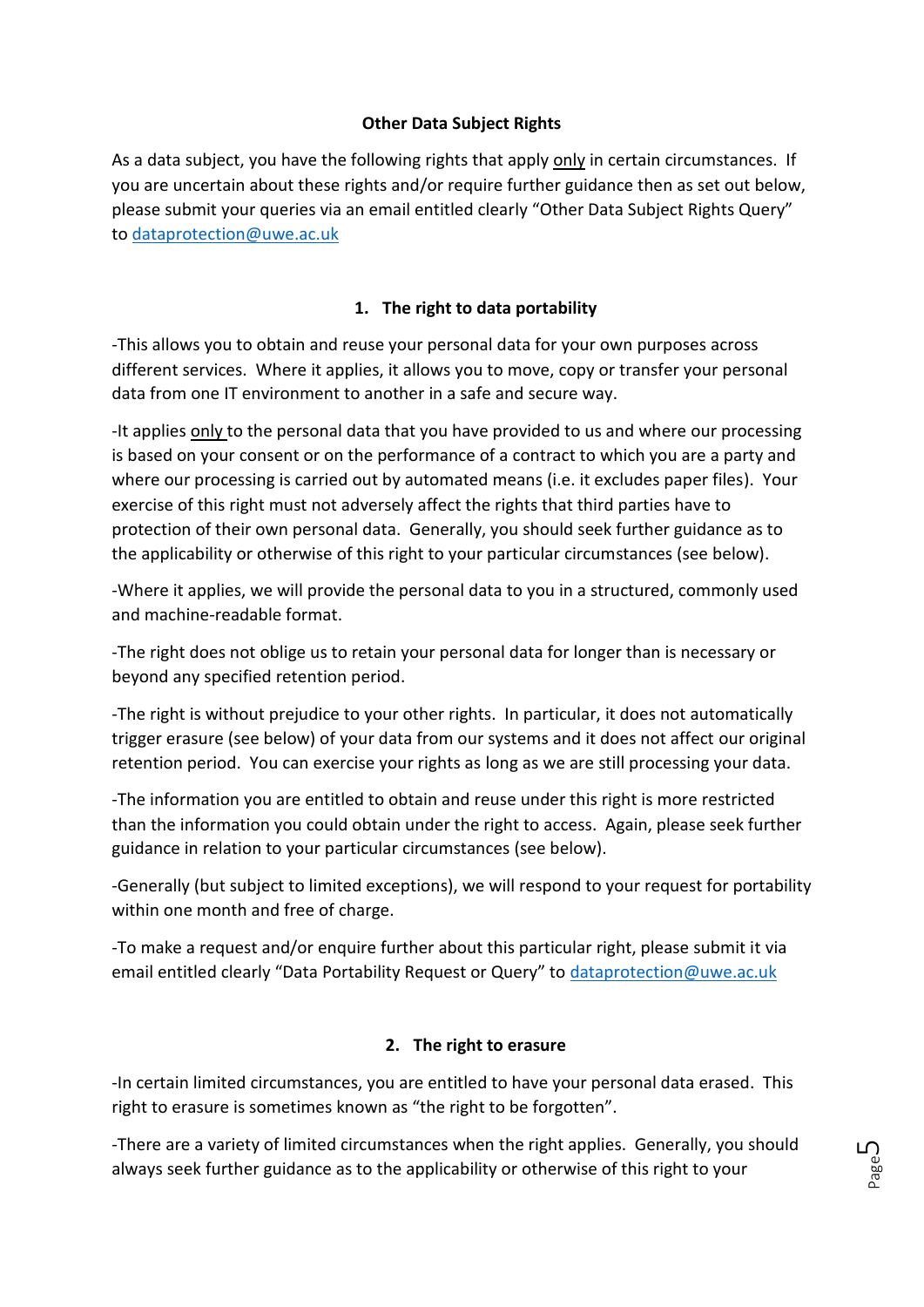particular circumstances (see below). In our situation, it may apply where (1) your personal data is no longer necessary for the purpose for which we originally collected or processed it for or (2) we have relied upon our legitimate interests as the basis for processing your data, you now object to this and there is no overriding legitimate interest to continue this processing.

-Generally (but subject to limited exceptions), we will respond to your request for erasure within one month and free of charge. We can refuse to comply with your request or charge a reasonable fee for dealing with it if it is manifestly unfounded or excessive. In this case, we will explain our reasoning and inform you of your rights.

-You can make a request for erasure either verbally or in writing. To assist us to administer your request or any query relating to it effectively and efficiently, we ask that you submit it via an email entitled clearly "Erasure Request or Query" to [dataprotection@uwe.ac.uk.](mailto:dataprotection@uwe.ac.uk) If this is not possible then verbal requests can be made via the IT Service Desk [Tel: 0117 328 3612] who will refer you on to the Data Protection team.

# **3. The right to object to processing**

-You can object to us processing your personal data in limited circumstances. Generally, you should always seek further guidance as to the applicability or otherwise of this right to your particular circumstances (see below). In our situation, it may apply where (1) we are processing your personal data based on our legitimate interests or in the performance of a task in the public interest and you object to the processing on "grounds relating to your particular situation" or (2) we are processing your personal data for research purposes and again you object to the processing on "grounds relating to your particular situation". In the latter case, we are not required to comply with your objection if we are conducting research where the processing of the personal data is necessary for the performance of a public interest task.

-While we consider your objection, you have the right to request we restrict processing your personal data (see below: the right to restrict processing).

-We can refuse to comply with your objection in certain circumstances.

- To assist us to administer your request or any query relating to this right effectively and efficiently, we ask that you submit it via an email entitled clearly "Objection Request or Query" to [dataprotection@uwe.ac.uk](mailto:dataprotection@uwe.ac.uk)

## **4. The right to restrict processing**

-You can request us to restrict the processing of your personal data (e.g. store it but make it temporarily unavailable to users) in certain circumstances. Generally, you should always seek further guidance as to the applicability or otherwise of this right to your particular circumstances (see below). In our situation, it may apply where (1) you contest the accuracy